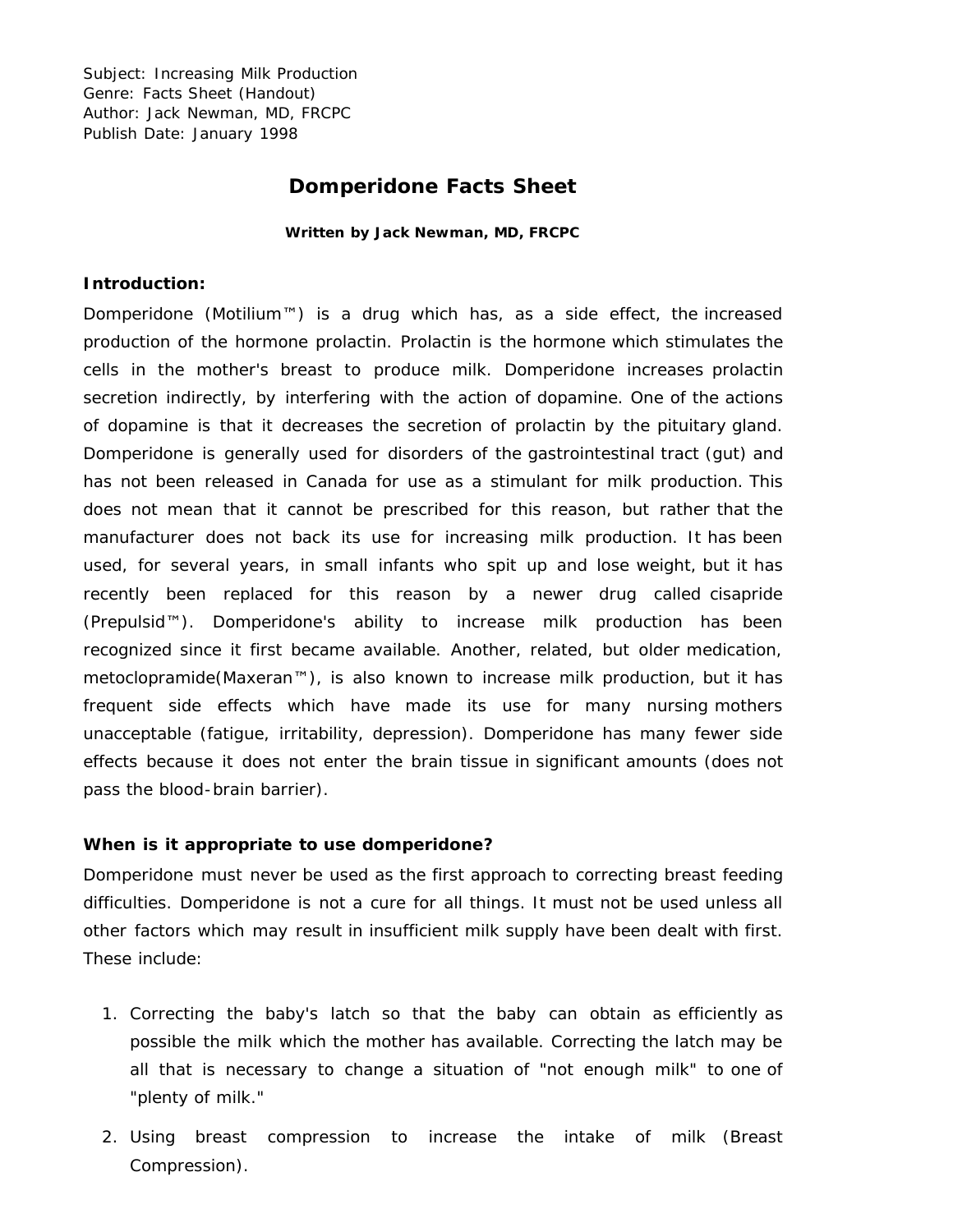- 3. Using milk expression after feedings to increase the supply.
- 4. Correcting sucking problems, stopping the use of artificial nipples (Using a Lactation Aid, and Finger Feeding) and other stratagems.

## **Using domperidone for increasing milk production:**

Domperidone works particularly well to increase milk production under the following circumstances:

- 1. It has frequently been noted that a mother who is pumping milk for a sick or premature baby in hospital has a decrease in the amount she pumps around 4 or 5 weeks after the baby is born. The reasons for this are likely many, but domperidone generally brings the amount of milk pumped back to where it was or even to higher levels.
- 2. When a mother has a decrease in milk supply, often associated with the use of birth control pills (avoid estrogen-containing birth control pills while breastfeeding), or on occasion for no obvious reason when the baby is 3 or 4 months old, domperidone will often bring the supply back to normal.

# **Domperidone still works, but often less dramatically when:**

- 1. The mother is pumping for a sick or premature baby but has not managed to develop a full milk supply.
- 2. The mother is trying to develop a full milk supply while nursing an adopted baby.
- 3. The mother is trying to wean the baby from supplements.

### **Side effects of domperidone**

As with all medications, side effects are possible, and many have been reported with domperidone (textbooks often list any side effect ever reported, but symptoms reported are not necessarily due to the drug a person is taking). There is no such thing as a 100% safe drug. However, our clinical experience has been that side effects in the mother are extremely uncommon, except for increasing milk supply. Some side effects which mothers we have treated have reported (very uncommonly, incidentally):

- 1. Dry mouth
- 2. Headache which disappeared when the dose was reduced
- 3. Abdominal cramps